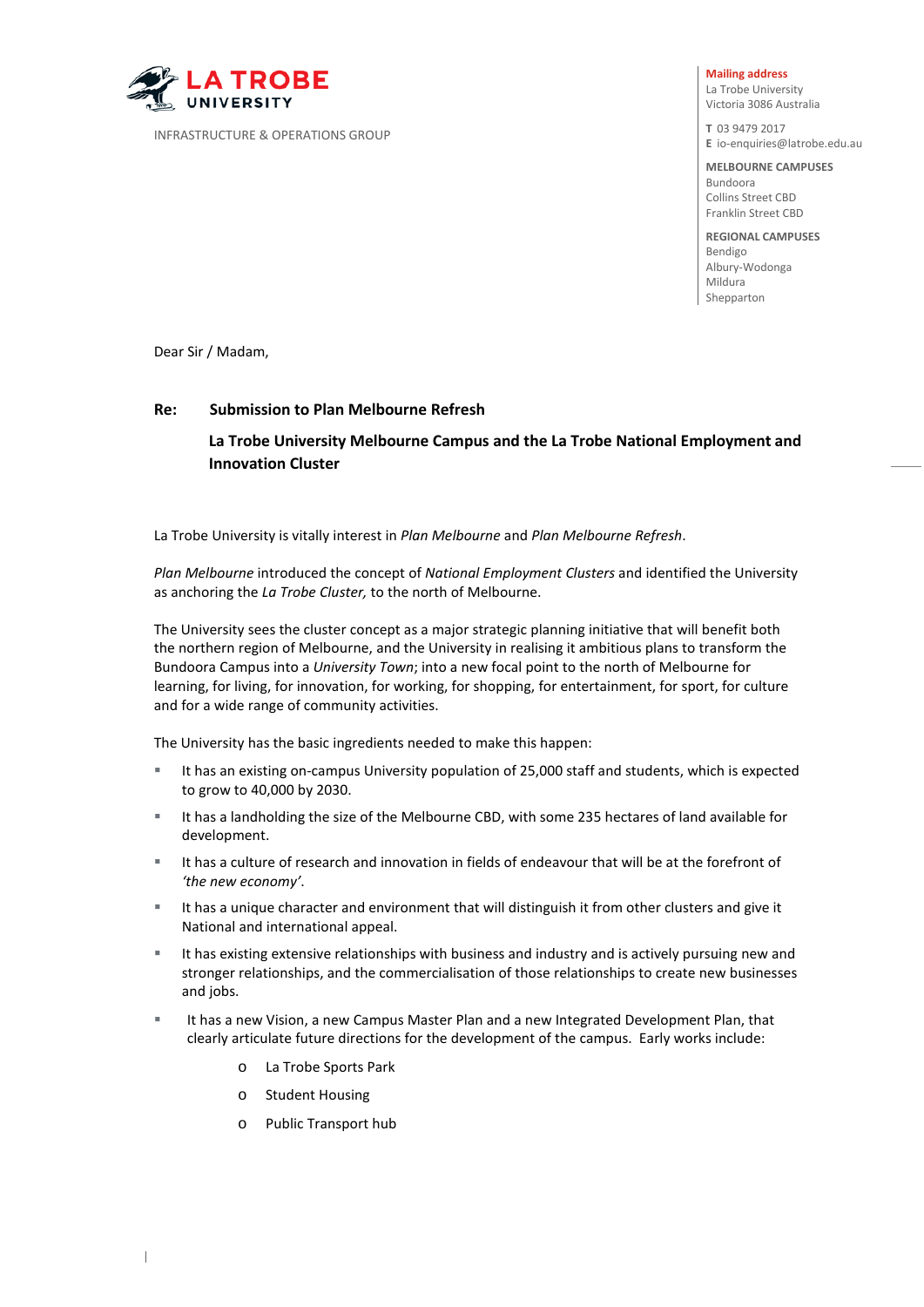

**F** The Vice Chancellor and university management are committed to changing the future direction of the University and implementing this exciting vision.



To realise this vision, and for a successful cluster to establish to the north of Melbourne, the University needs assistance from the government:

- **If needs assistance in approving new planning controls on the University site that will facilitate** and positively encourage both public and private investment.
- It needs government assistance in funding new and upgraded infrastructure that will be required to transform the campus into a *University Town* and a key part of the *La Trobe National Employment and Innovation Cluster*.

The University sees a key role of any refresh of *Plan Melbourne* to:

- **Provide clear and unambiguous policy support for clusters, in particular the La Trobe Cluster.**
- Provide strong policy support for new planning tools that will fast track and facilitate appropriate public and private investment and development on the University campus.
- Direct government infrastructure funding towards clusters, particularly public transport funding, to make them happen.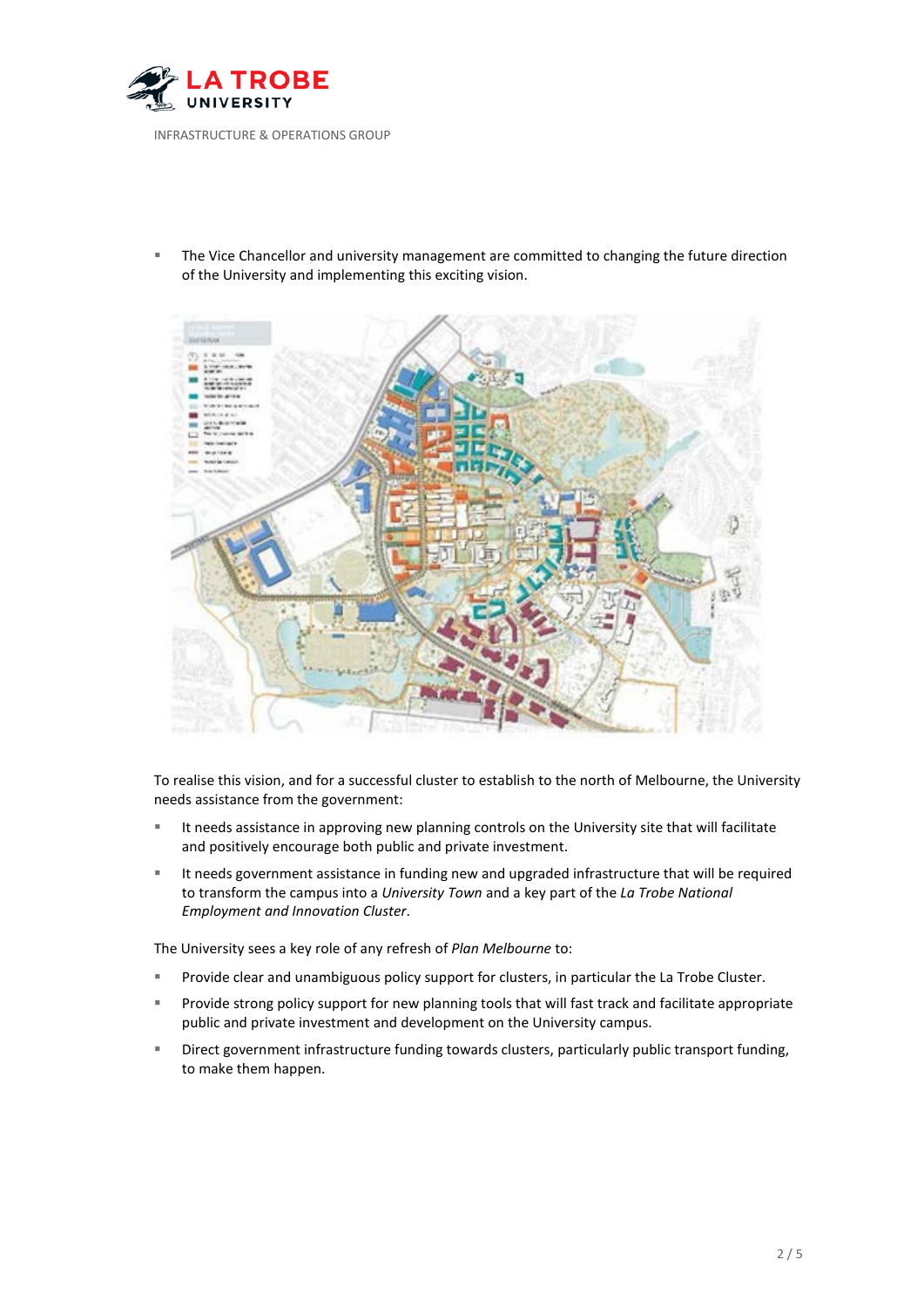

The University has reviewed *Plan Melbourne Refresh* and is strongly supportive of the general approach of expanding, clarifying and strengthening the role of clusters. The University:

- Supports retaining 'changing economy' as a key challenge facing Melbourne and Victorian over coming decades, and the need for it to remain at the fore in the revision of *Plan Melbourne*.
- Supports retaining *'Delivering Jobs and Investment'* as a key theme driving the policy directions of *Plan Melbourne Refresh*.
- Supports retaining, strengthening and better describing the concept of *National Employment Clusters* and changing the name to *National Employment and Innovation Clusters*.
- Identifies the need to better integrate the concept of *National Employment and Innovation Clusters* throughout *Plan Melbourne Refresh* generally, and to embed it in other relevant themes and chapters contained in the document.
- Strongly supports the need for new planning tools and better decision making frameworks to cut red tape and to positively encourage and facilitate public and private development in *NEIC's*.
- Stresses the need for government investment to be directed towards *NEIC's* to improve infrastructure, in particular public transport accessibility in and to the La Trobe Cluster.

The University makes the following more specific comments under relevant chapter headings used throughout the document.

#### **growth challenges, fundamental principles and key concepts**

The University has no issue with changing the concept of the *'economic triangle'* to the *'polycentric city'*. However it is not clear what role *NEIC's* have as nodal points in a polycentric city, in comparison to activity centres, for example.

It is envisaged that some *NEIC's*, such as La Trobe, will also be significant activity centres in their own right, including retail facilities, in addition to being a part of a wider cluster. The inter-relationship between *NEIC's* and activity centres should be discussed and be better explained and expanded in the document.

#### **delivering jobs and investment**

The University supports comments made about the need to better explain the intent and significance of *National Employment Clusters*, and the importance of innovation and growing knowledge based jobs in clusters.

The more emphasis placed on the importance of clusters in any revised document, the more successful the concept will have in attracting investment and in attracting government funding for infrastructure improvements.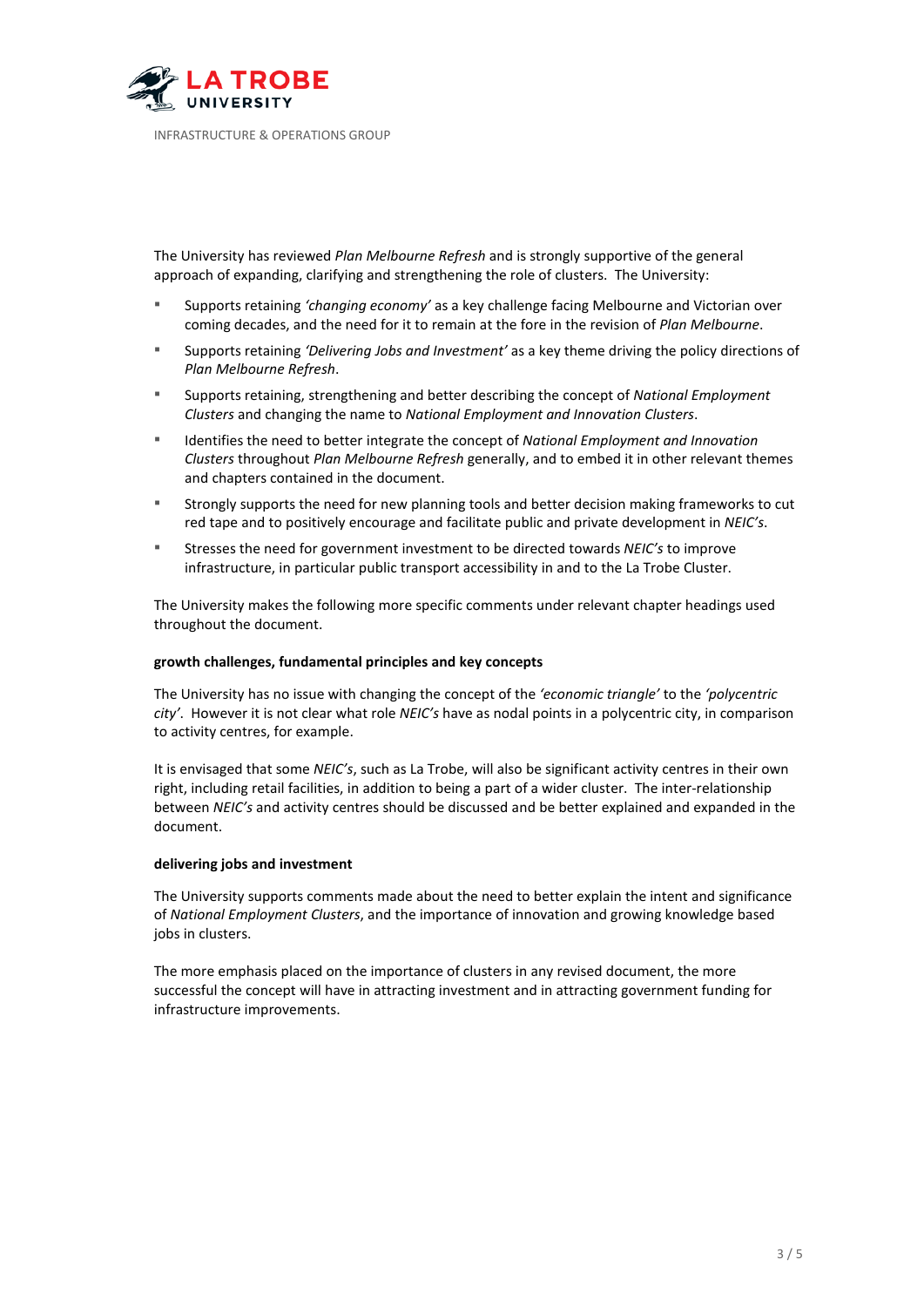

The University supports the change of name from *National Employment Cluster* to *National Employment and Innovation Clusters*. However, it notes that a mere name change and better explanation of the concept will not have any practical impacts, unless government:

- allocates resources to better plan clusters;
- invests in public infrastructure in clusters to attract and support investment by institutions such as La Trobe University and the private sector; and
- reforms planning controls and cuts red tape in clusters, and in particular on the University's campus.

In relation to the option raised in the document of either redefining the boundaries of the clusters to relate to core institutions, or taking a broader approach (p30), the University suggests a two stage process:

- Initially the main focus should be on core institutions and strategic development sites with short term development potential, such as the La Trobe University site.
- In the medium to longer term, the focus could be expanded to include the planning of the wider area surrounding clusters, as time and resources become available.

#### **a more connected Melbourne**

The opportunity should be taken in this section to specifically refer to the need to review transport and accessibility within, to and between *NEIC's*, especially public transport.

*NEIC's* will only be successful in transforming the State and metropolitan economy, and increasing access to jobs in the middle and outer suburbs of Melbourne, if they become some of the most accessible places in Melbourne (and Victoria).

This needs to be clearly stated within this section of the document and elsewhere throughout any revision of *Plan Melbourne*.

Greater attention needs to be placed on the importance of public transport options other than just 'rail' (p41), given the impracticality of providing new heavy rail infrastructure to clusters like La Trobe, and the need to rely on other modes of public transport such as trams (light rail) and buses.

The proposal to bring the 86 tram into the heart of the Melbourne campus, through the proposed La Trobe Sports Park, illustrates a practical and straight forward response to this vital issue.

### **housing**

La Trobe University's Melbourne campus has very considerable potential for medium and higher density housing, as part of the evolution of the University to a major mixed use destination and *University Town* to the north of Melbourne.

The opportunity should be taken in *Plan Melbourne Refresh* to highlight the opportunity that *NEIC's* provide, particularly La Trobe, to make a significant contribution to accommodating Melbourne's future housing needs.